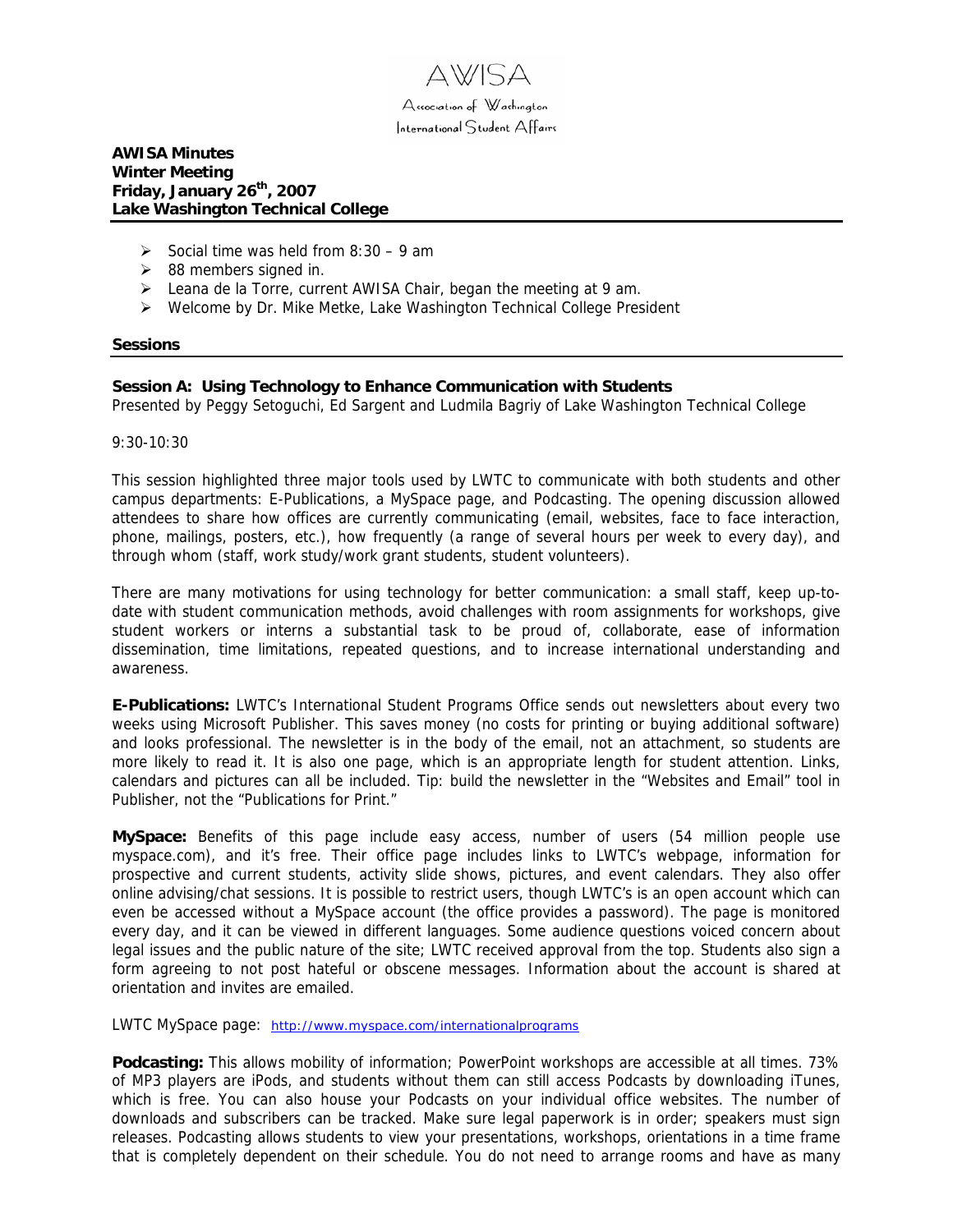sessions in person – allowing advisers more flexibility for other responsibilities. Podcasts can be demonstrated in a variety of ways: a simple microphone taping of the person's voice giving the presentation, Powerpoint slides and music interludes, to a video production of your session/workshop. The difference really is in the amount of production time. Once a new version of the Podcast is updated, it's automatically sent out to the individuals who viewed it previously as they are already signed up. To get this Podcasting set up on your campus, it is best to work with your IT department and administration to make sure your process goes smoothly.

**Works in progress:** Zoomerang surveys. (Tip: don't use trial version; get an account). E-Publications for marketing to prospective students. Virtual reality site (see [www.secondlife.com](http://www.secondlife.com/)). Letter Pop is another option for newsletter publications online. An audience member asked about using these tools for alumni contact.

# **Session B: The Next Generation TOEFL**

Presented by Jonathan Dietzen, Kaplan English Programs

Please refer to AWISA website [\(www.region1.nafsa.org/AWISA/AWISA\\_index.htm\)](http://www.region1.nafsa.org/AWISA/AWISA_index.htm) for notes on this session.

# **Session C: International Recruitment & Marketing Panel**

Presented by Peggy Printz, Study USA, Herman Calzadillas, Lake Washington Technical College, Christa Schulz, Skagit Valley College, Ariana Stafford, Everett Community College, Cheryl Hansen, Pacific Lutheran University and Chris Samia, Bellevue Community College

Panel dialogue will be attributed to speaker by their initials; CSa = Chris Samia, CS = Christa Schulz.

[CH]: Cheryl emphasized market research and focusing on your school's strengths

[CSa]: Encouraged a strong, accurate identification and analysis of market. Urged recruiters not to expect immediate results. When he is recruiting, he emphasizes connections with Microsoft and Boeing, who hire many international students. Encouraged visiting countries and markets where one is welcome as well as a combination of University and Community College fairs, or fairs with both universities and community colleges being positive.

[HC]: Noted that American Association of Community Colleges (AACC) sets aside time during their fairs to allow one to speak with agents.

[PP]: Noted that at AACC and IIE fairs, there are booth size restrictions and many fairs don't allow photos to be posted

[CH]: Stated all back banners must be correct. Be sure that the correct Chinese language is used, for example. Cheryl uses in-country alumni at every international fair at which she recruits.

She even translates the text in the Nordic countries. If you can speak Norwegian in Norway, it makes all the difference. Work with your alumni office to get in-country alumni to work at the overseas fairs. Notify alumni in country that you will be visiting their country; invite them to visit your booth. Also, ask them to spread the word to potential students and others about your visit!

[CSa]: Keep extra recruitment materials with you in case your luggage is lost! You don't want to end up standing at an empty recruitment table.

[AS]: Attended an AACC fair, and went on to attend Governor Gregoire's tour, then the "Oh America" tour. Warned that recruiters should be aware of luggage weight restrictions.

[CH]: Had brochures printed IN CHINA so as not to worry about shipping. Encouraged recruiters to research this option, as can save time and money.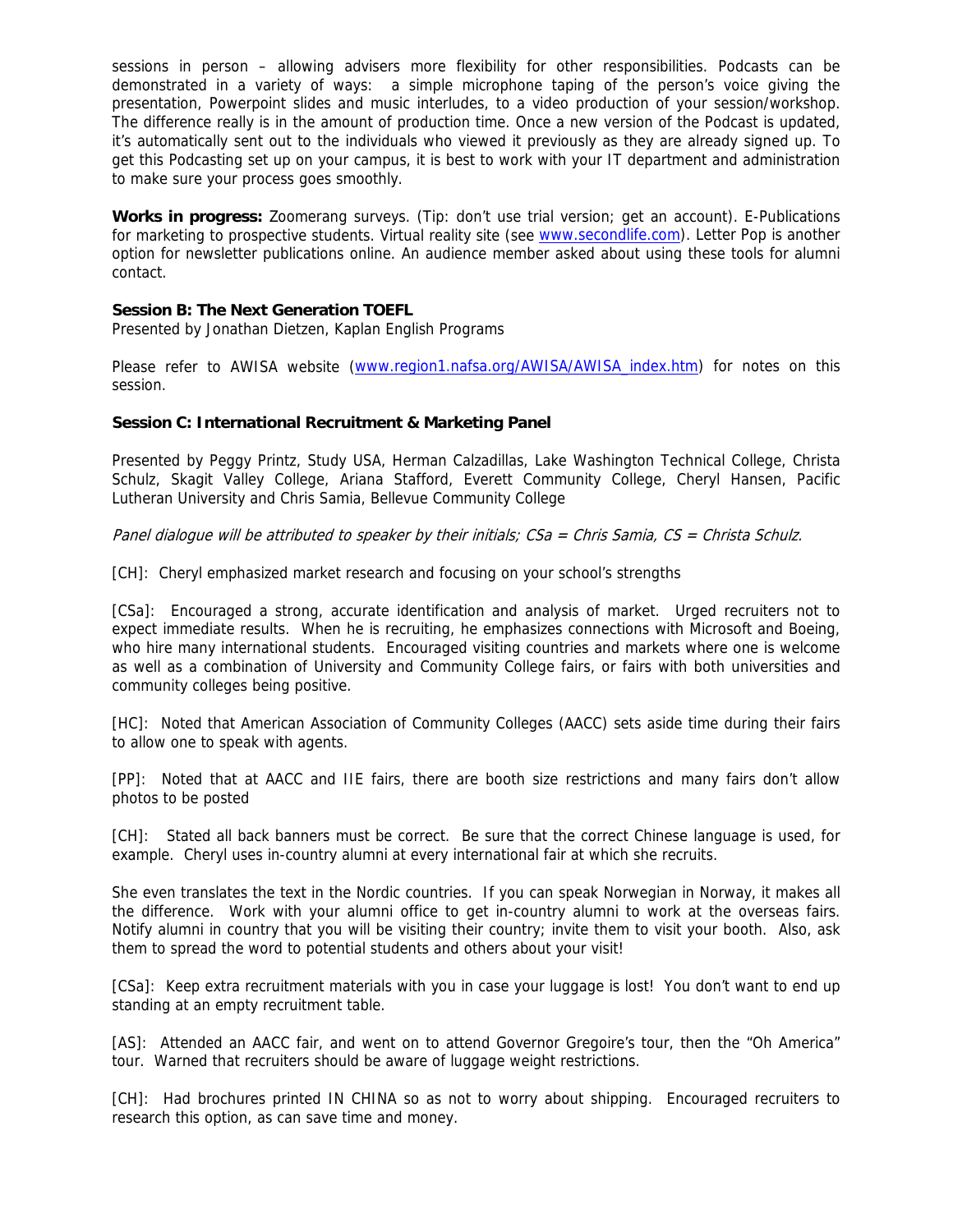[HC]: Focus on localizing translations, be certain that translations are correct, choosing AACC was positive because they provided translators who were very young and enthusiastic.

Spoke of the "human investment" – some students overseas don't know about community colleges, and may not have community college systems in their home countries.

[CH]: Try fairs, agents – try everything to find out what works best. Go into classrooms; arrange information sessions in hotel meeting rooms in the evenings.

First sell yourself, then your institution, then the programs that matches your student's needs. Stated that the recruitment trips are not a vacation, but rather demand 16 hour days, from breakfast to evening meetings. In Asia, the parents often make the decision where students go to school.

[CSa]: Encouraged citing statistics, creating a spreadsheet with all of the recruitment fairs in any given month and then select the ones you will attend. Some fairs are sponsored by agents.

[HC]: Mentioned monitoring results. His last trip cost \$19,000. Administration often looks for immediate results – are the results enough to justify the trip? Follow-up is key.

[CS]: On application, have a section where students indicate where they found out about your school. Did they find out about your school from an agent AND a fair, for example?

[PP]: Student intake interviews can be helpful as sometimes incoming students indicate how they found out about your school at a fair. At other times, they can't recall and just say "a friend" or "internet" even if they've met you!

[CSa]: However, "word of mouth" to a new international student could really be a fair. Such interviews may not be inaccurate and destroy your marketing plan.

[Audience question]: Have any panelists done a cost/benefit analysis of attending fairs?

[CS]: Consider what is giving you the best return. Believes sometimes seeing a student in person make you stand out vs. just seeing "Skagit Valley CC" in print doesn't tell the whole picture.

[CH]: Codes all international student inquiries. Found face to face interaction the very best marketing tool. Fairs, agents, print media – do a combination of it all. Be sure to track inquiries.

[HC]: Flying over and shaking someone's hand, being there in person makes all the difference.

[CH]: Some schools give recruiters marketing funds based on how many new international students have enrolled.

[Audience question]: Is it better to go to the same fair year after year and go on repeat visits, or to attend new fairs and visit new places?

[CH]: Fairs are new since 10 years ago. At Pacific Lutheran University, they travel to Norway every year, and are trying different fairs as well.

[HC]: Plan to participate in other fairs and recruitment travel in addition to AACC now that the contacts and knowledge to go individually have been established.

[CS]: Very useful to go into embassies. On last trip to Korea, she was able to see visas being issued and could see that process first hand. AACC is a "whole package tour" including a fair.

[PP]: There are many fairs available: Linden Tours, Oh America, AIEF, IEFT in Turkey, Expo Estudiante in South America

[CSa]: Agents are good for in-country follow-up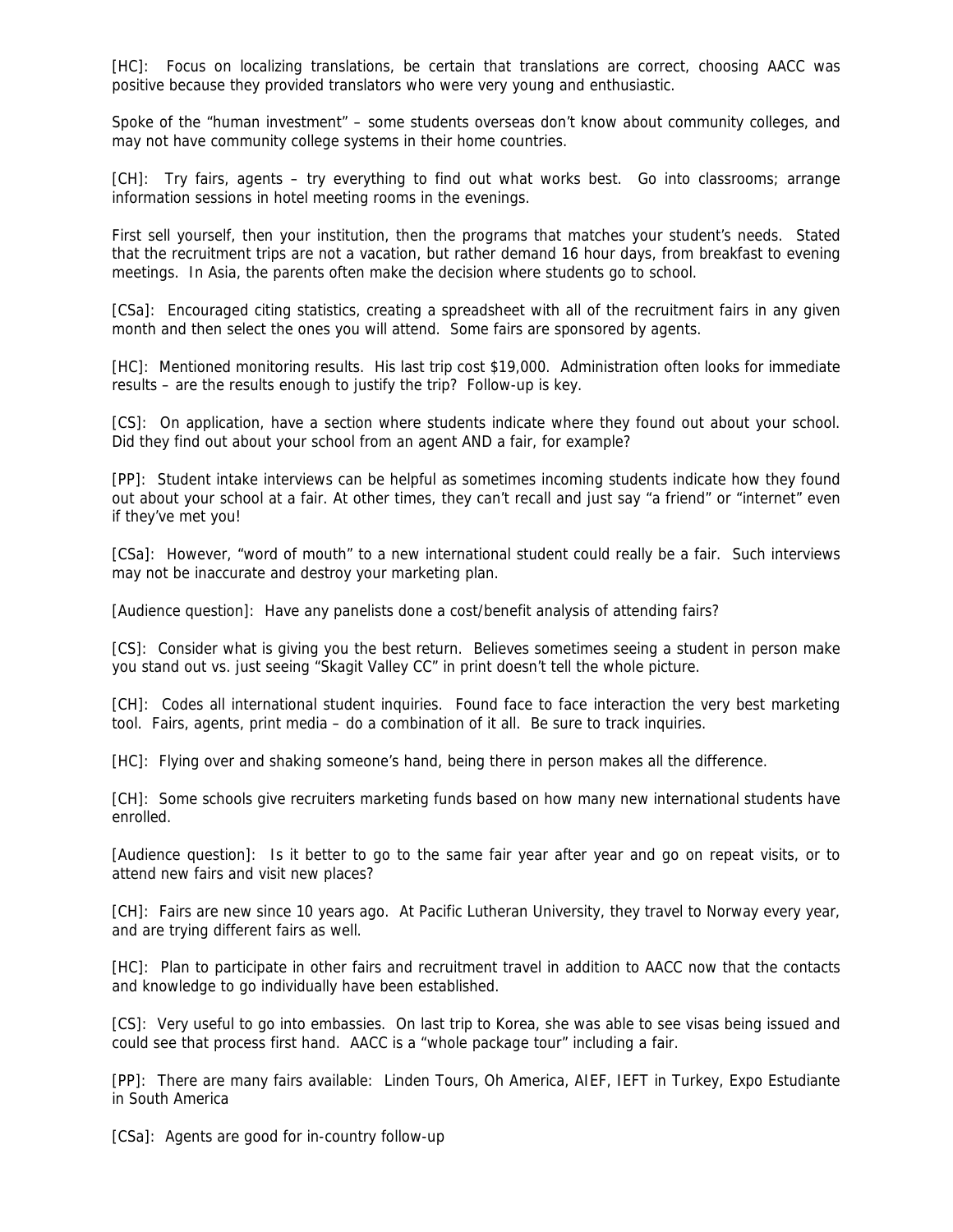[CH]: Leaves a copy of student information card she has collected in country with her agents for them to follow up.

[Audience question]: What is your opinion of agent fairs?

[CH]: Miami Beach, LA, Berlin are agent fairs. The key is follow-up. If you don't follow up, they will forget about you.

[PP]: Print media: why is it so valuable?

You can take print home and read it with your family. Print indicates stability and permanence. When your program is featured in a brochure or anything in print, you will be remembered. Translated material is key. Agents and U.S. advisors love to have printed materials to give students.

[CH]: Print allows you to show a map of your campus – i.e., in Norway they show a Viking ship and Norwegian flag displayed on campus

[CSa]: Web creates a demand for print. Parents and grandparents need print.

[PP]: Print media also increases prestige and drives traffic to your website.

[CS]: In Japan, like to see more branding, tailored marketing

[HC]: In Taiwan, brochures need to be more flashy and vibrant. The standard U.S. brochures may be too dull.

[PP and panelists]: Print ads:

- $\checkmark$  Big photos, less text
- $\checkmark$  Examples were given of ads which improved every year
- $\checkmark$  Including a rank or an award is very important
- $\checkmark$  In Asia, students may not be as involved in outdoor activities, so using photos of the outdoors may not speak to them
- $\checkmark$  Don't let students be too casual in the photos (i.e. not sitting on the grass doesn't portray a serious academic setting)
- $\checkmark$  Name of school should be predominant and spelled out
- $\checkmark$  Maps are important (for example, to show close proximity of Tacoma to Seattle)
- $\checkmark$  Use student testimonials

## **Session D: Tax Issues for International Students and Faculty**

Presented by Donald B. Walter, CPA, and Ebon Ameen of GlobalTaxHelp.com

## A note about this session's minutes

As I am not a tax expert, I would like to avoid the danger of having misunderstood any of the session's information and further passing along inaccurate facts. I have provided a minimal description of  $my$ understanding of the topics (thoroughly researched, but not expert advice!) and direct links to the relevant IRS website sections. This will hopefully provide a good resource for advisers researching tax issues.

## **The Substantial Presence Test: Determining Tax Status**

Foreign nationals living in the U.S. may be taxed as either nonresident aliens or resident aliens depending on how much time they have spent here. It is possible to be in a nonresident status for immigration purposes *and* be considered a resident for tax purposes. One way to determine one's tax status is to take the "Substantial Presence Test." It should be noted that students in F-1 and

J-1 statuses are exempt from the test for five years. This does not mean they are exempt from paying taxes; they are simply temporarily exempt from having to consider this test, which affects tax rates. For more details about the test, visit:

<http://www.irs.gov/businesses/small/international/article/0,,id=96352,00.html>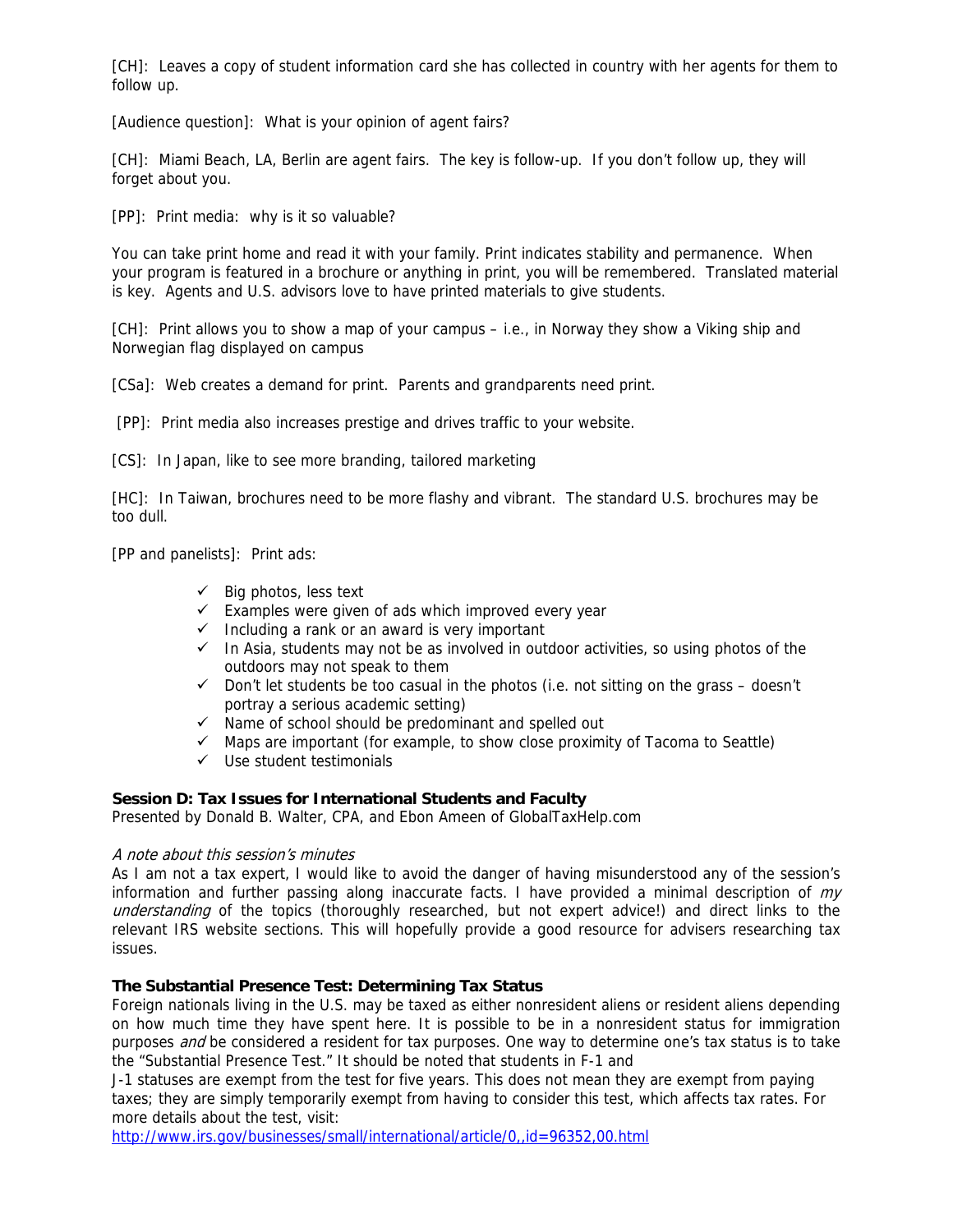# **Form 8843: Statement for Exempt Individuals and Individuals with a Medical Condition**

F-1 and J-1 students and J-1 scholars who are still in their "Exempt" phase must submit Form 8843 to the IRS. This is regardless of whether or not they were employed or will submit an income tax return. This form does not require a Social Security number or Individual Tax Identification Number. It is not clear what the penalty is for not filing, but it may be important in determining a student's filing status, especially of that student will be here a long time and potentially change tax status and/or visa status. For more information and a link to the form, visit:

<http://www.irs.gov/businesses/small/international/article/0,,id=96352,00.html>

# **Social Security and Medicare Withholding**

During a student or exchange visitor's "Exempt" phase social security and Medicare taxes should not be withheld. For more details, visit:

<http://www.irs.gov/publications/p519/ch08.html#d0e9552>

If these taxes were withheld in error, the employer should be contacted about reimbursement. If this route does not work, here are more details about applying for a refund: <http://www.irs.gov/faqs/faq-kw130.html>

# **Forms W-4 and 8233**

Forms to complete when accepting employment.

Form 8233 Exemption from Withholding on Compensation for Independent (and Certain Dependent) Personal Services of a Nonresident Alien. This form and instructions should be reviewed before completing Form W-4.

<http://www.irs.gov/pub/irs-pdf/f8233.pdf>

Instructions for Form 8233 <http://www.irs.gov/instructions/i8233/ch02.html> Form W-4 <http://www.irs.gov/pub/irs-pdf/fw4.pdf>

## **Advisor Liability**

Many advisors feel that they, or their institutions, may be held legally liable for offering tax help to their students. GlobalTaxHelp.com could not address this directly – they are not tax lawyers – but did note that a company like H&R Block does not use an entirely CPA staff and does not seem to accrue liability. Generally, the only person/entity who should accrue liability is the filer themselves or a person who signs as having prepared the returns on the filer's behalf.

**\*** At the very least, advisors should keep this in mind: our job is mainly to assuage a student's fears and help them make sense of what they have before them. Even if an advisor does not want to (or is not able to) tell a student what to put in a given field on a tax form, an advisor should always feel comfortable explaining to a student *how* to fill out a form and providing them with resources.

## **General Advice**

Anyone who sends multi-year tax returns to the IRS at the same time (i.e. returns for both 2006 and 2005) should send them in separate envelopes. People should also send tax returns via certified mail or FedEx for proof of mailing. Copies of tax returns should always be saved.

## **General Resources**

- **Internal Revenue Service:** <http://www.irs.gov/>
- **Publication 519**: U.S. Tax Guide for Aliens at<http://www.irs.gov/pub/irs-pdf/p519.pdf>
- **Publication 597**: Information on the U.S. Canada Income Tax Treaty can be found at <http://www.irs.gov/pub/irs-pdf/p597.pdf>
- **Publication 901**: U.S. Tax Treaties at <http://www.irs.gov/pub/irs-pdf/p901.pdf>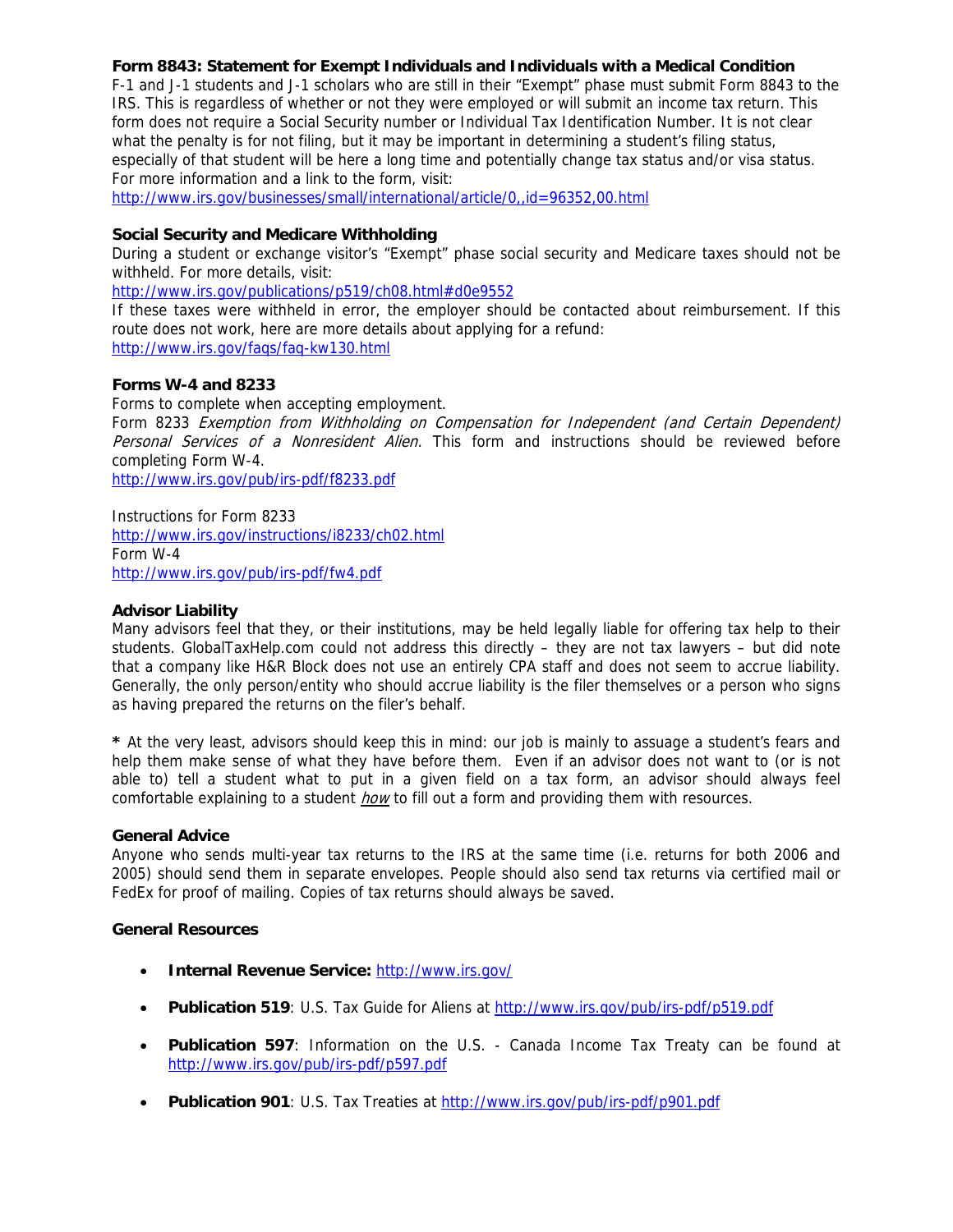- **2005 Foreign Student and Scholar Text**: This is a guide for volunteers trained to help people prepare their returns. The language is more "user-friendly" than that in the various IRS Publications and it covers the same topics. <http://www.irs.gov/pub/irs-pdf/p678fs.pdf>
- **VITA**: Volunteer Income Tax Assistance Programs are volunteer-run, community tax assistance groups. Seattle locations are listed here: [http://www.seattleu.edu/asbe/acct/vita.asp.](http://www.seattleu.edu/asbe/acct/vita.asp)
- **Seattle Public Library**: The Seattle Public Library will offer free tax preparation services. Reservations are required at some locations. [http://www.spl.org](http://www.spl.org/)

## **Lunch:**

Lunch was enjoyed in the Lake Washington Technical College Chef City Grille, managed and run by Culinary Arts program students, the Lake Washington Technical College cafeteria, or nearby restaurants.

# 1:00 – 1:15 **International Dessert Buffet and coffee service**

- 1:15 1:25 **Study Abroad Scholarship Update from Mariah Ortiz** (posted on AWISA website)
- 1:25 2:15 **Advisor to Advisor—Updates from Peggy Setoguchi**, the new Regulatory Ombudswoman for Region 1

Immigration Quiz was given – see "Traveler's Pursuit" document (on AWISA website)

Peggy Setoguchi and Abe Schafermeyer, 2007 NAFSA Region I Regulatory Ombuds were announced, and their Ombud job responsibilities were outlined:

#### **Immediate Case Intervention:**

RegBud Contact: Abe Schafermeyer Assistant Director Office of International Programs University of Oregon Eugene OR 97403-5209

Phone: 541-346-1215 Fax: 541-346-1232 E-mail: [schafea@uoregon.edu](mailto:schafea@uoregon.edu)

**Contact Preference:** E-mail. He will contact you back via phone as needed. Note: Cases will be sent in batch on Tuesdays to NSC. Please use IssueNet to document your case information.

#### **General Immigration/Advising**

**Questions/Conference Planning:**  (Back up for Immediate Case Intervention when Abe is out)

RegBud Contact: Peggy Setoguchi Career Specialist, International Programs Lake Washington Technical College Kirkland, WA 98034

Phone: 425-739-8160 Fax: 425-739-8145 E-mail: [peggy.setoguchi@lwtc.edu](mailto:peggy.setoguchi@lwtc.edu)

**Contact Preference:** E-mail. She will coordinate a time to phone you and discuss the case/situation in person. Please provide as many details as possible in the e-mail for correct response. Will try to call back by no later than Friday of each week.

## **Immigration updates:**

- $\checkmark$  As of January 3<sup>rd</sup>, 2007, a passport is needed for flying across the Mexican / Canadian borders. As of 2008, a passport will be necessary for land border crossings.
- $\checkmark$  A question was raised re H-F change of status. There was a student wanting to go to Canada for a visa. Apparently the consulate in Vancouver has been very receptive to change of status and new visa issuance.
- $\checkmark$  Question re I-515A an advisor had experience with 2 students not being issued this when they didn't have the proper documentation, a different form was issued.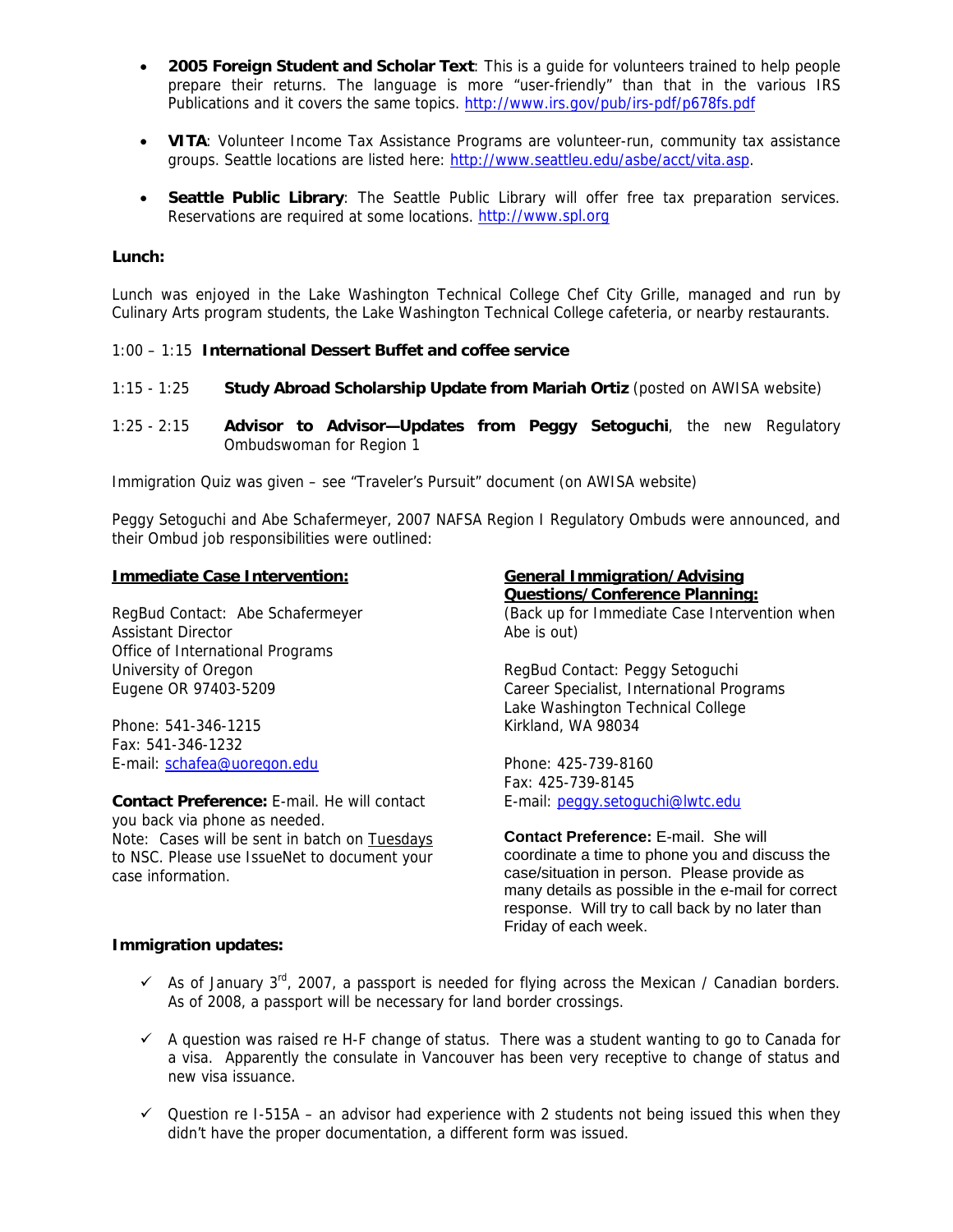- $\checkmark$  Reinstatement has been taking much longer than usual: 5 months before approval in some cases.
- $\checkmark$  The question was raised whether or not schools would change the start date of an I-20 in order to accommodate a student's schedule. The answer was NO.
- $\checkmark$  City U had a question re OPT. If a graduate student is enrolled in a 15 credit certificate program, with 6 credits taken per quarter, does this meet the requirements for OPT. YES!
- $\checkmark$  Ouestion re. reinstatement if students have dates of I-20 extended, extension of I-20 is not for academic probation. Could possibly be solved by a change of program. One must also consider that if student has been failing consistently, any extension application will be denied.

# 2:15 - 3:00 **Business Meeting**

# **Announcements:**

# **Position Openings:**

- $\checkmark$  Pierce College 60% Student Support and Activities Specialist. Position will be temporary, moving to full time.
- $\checkmark$  Seattle Central CC Assistant Director of Marketing full time. Assistant part time. Contact David Roseberry if interested.
- $\checkmark$  Shoreline CC Part time hourly Administrative Assistant position

Many of you know Mary Fetterly, International Admissions Coordinator in the University of Washington's Office of Graduate Admissions. Recently both her sister and brother-in-law passed away, leaving behind four children between the ages of 7 and 17. If you would like to send cards, they can be sent to Graduate Admissions, Box 352191, Seattle, WA 98124.

A trust account has been established for those wishing to assist the couple's children. Contributions to the "Stussy Children Fund" can be made at any Bank of America branch, account no. 4570 0372 8262. For additional information, you can contact Astrid Rivera in Graduate Admissions at 206.616.0367 or astririv@u.washington.edu.

Our thoughts and prayers go out to Mary and her family during this difficult time.

- $\checkmark$  Next AWISA meeting to be held Friday, April 27<sup>th</sup> at South Seattle Community College. The AWISA positions of Treasurer and Secretary / Chair Elect will all be voted on. Think about nominations!
- $\checkmark$  Machelle Allman brought up revisiting the process by which AWISA meeting locations are chosen. Instead of deciding live at the spring meeting, we could decide on meeting locations via email. This could lead to more schools being involved in hosting.
- $\checkmark$  Cheryl Hansen of Pacific Lutheran University announced that with Governor Gregoire's support, CTED has created a new position promoting Washington State as an international education destination. Cheryl will begin her position on February 12th as the Education Program Manager. The goals of the newly created position will be to promote international education and international student exchanges in Washington State. Cheryl plans to work closely with Study WA in their efforts to increase visibility of Washington State. Future ideas include continued trade missions, a booth at the NAFSA national conference in Washington DC in 2008. CTED is in the process of opening a 7th overseas office in Beijing in the coming weeks and will work toward promoting schools. She plans to visit WA schools and their international Marketing Directors – wants to bring WA state to a whole new level!
- $\checkmark$  Machelle Allman announced the Washington Association of Collegiate Registrars and Admissions Officers (Wacrao) meeting on March 16<sup>th</sup>. Details were sent out via email to the AWISA Listserv.